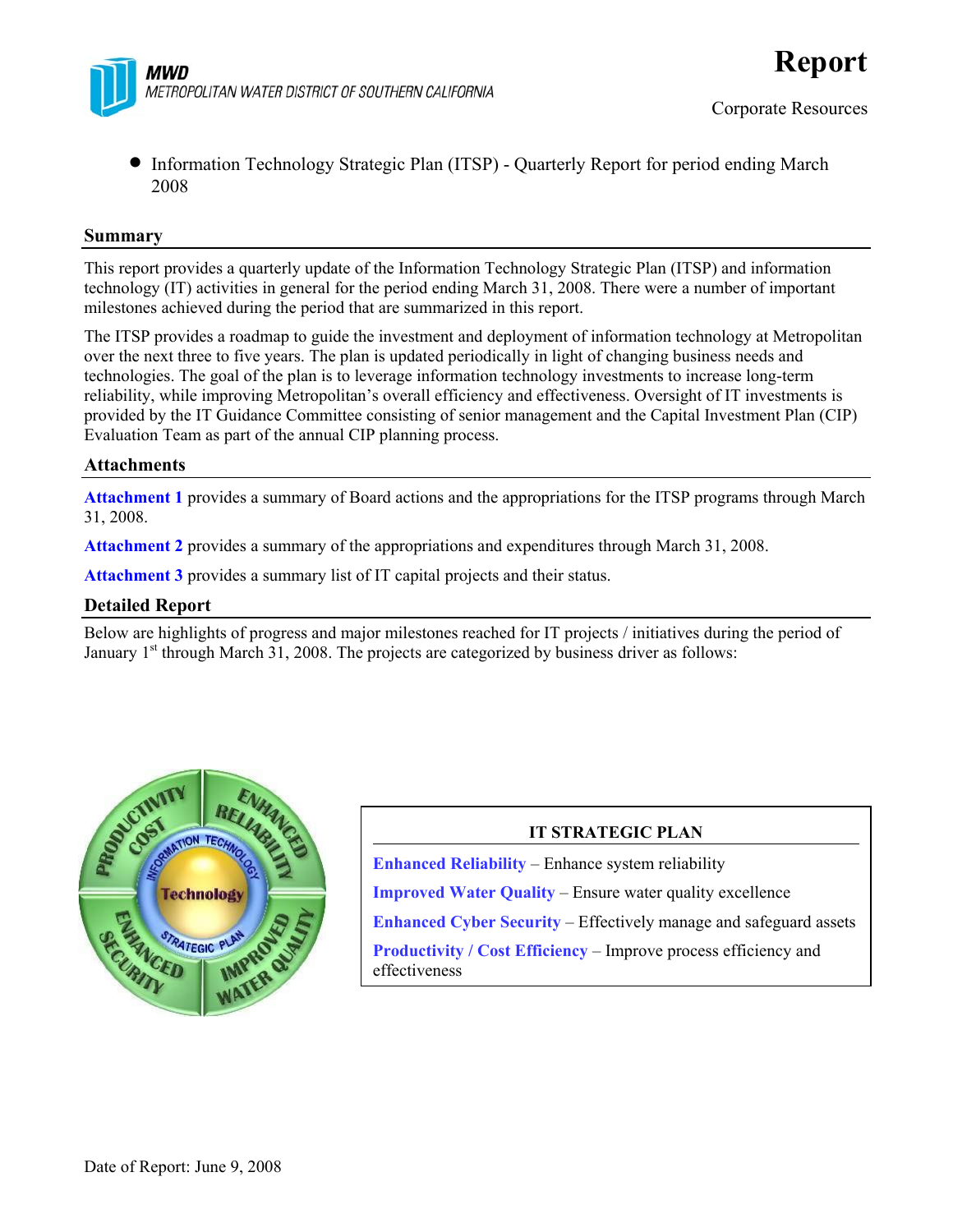| <b>Productivity / Cost Efficiency:</b>                                                                                                                                                                                                                                                                                                                                                                                                                                                                                                                                                                                                                                                                                                                                     | Fiscal Year 2007-08 to date                   |  |  |  |  |
|----------------------------------------------------------------------------------------------------------------------------------------------------------------------------------------------------------------------------------------------------------------------------------------------------------------------------------------------------------------------------------------------------------------------------------------------------------------------------------------------------------------------------------------------------------------------------------------------------------------------------------------------------------------------------------------------------------------------------------------------------------------------------|-----------------------------------------------|--|--|--|--|
|                                                                                                                                                                                                                                                                                                                                                                                                                                                                                                                                                                                                                                                                                                                                                                            | <b>Budget: \$2.64 M</b><br>Expended: \$1.99 M |  |  |  |  |
| <b>Key accomplishments Included:</b>                                                                                                                                                                                                                                                                                                                                                                                                                                                                                                                                                                                                                                                                                                                                       |                                               |  |  |  |  |
| <b>Completed Design for Phase One of the</b><br><b>Information Technology Infrastructure</b><br>Upgrade<br>As part of ongoing benchmarking efforts to ensure<br>■<br>that Metropolitan's Information Technology (IT)<br>resources are managed efficiently and effectively,<br>staff retained a specialized consulting firm,<br>Gartner, Inc., to analyze approaches to optimize use<br>of IT computer servers and disk storage devices.<br>Computer servers and disk storage devices are used<br>to run computer applications (e.g. payroll,<br>maintenance management, laboratory information<br>management, etc.).                                                                                                                                                       |                                               |  |  |  |  |
| Phase One of the Information Technology<br>п<br>Infrastructure Upgrade provides for cost avoidance<br>and improvements in reliability by implementing<br>technology that allows separate servers to be<br>consolidated into a single physical server using<br>special "virtualization" software.<br>The anticipated cost avoidance benefits include:<br>■<br>Metropolitan will reduce the forecasted<br>٠<br>number of servers to be purchased over the<br>next five years from approximately 210 to<br>86, thus reducing the operating expenditure                                                                                                                                                                                                                        |                                               |  |  |  |  |
| for servers and associated disk drives.<br>Facility upgrades of at least \$500,000 will<br>п<br>be avoided that would have otherwise been<br>needed to accommodate the increased<br>number of servers.<br>Electrical power and cooling costs will be<br>٠<br>reduced based on the lower number of<br>physical servers.<br>During the period, staff completed the design phase<br>■<br>of this project. Preliminary analysis indicates that<br>the anticipated cost savings achieved by this<br>initiative will meet or exceed the targets of the<br>original business case. Two virtual servers have<br>been deployed for development and evaluation use<br>within IT. Rollout of "virtual" servers is scheduled<br>to begin in the fourth quarter of fiscal year 2007/08. |                                               |  |  |  |  |
|                                                                                                                                                                                                                                                                                                                                                                                                                                                                                                                                                                                                                                                                                                                                                                            |                                               |  |  |  |  |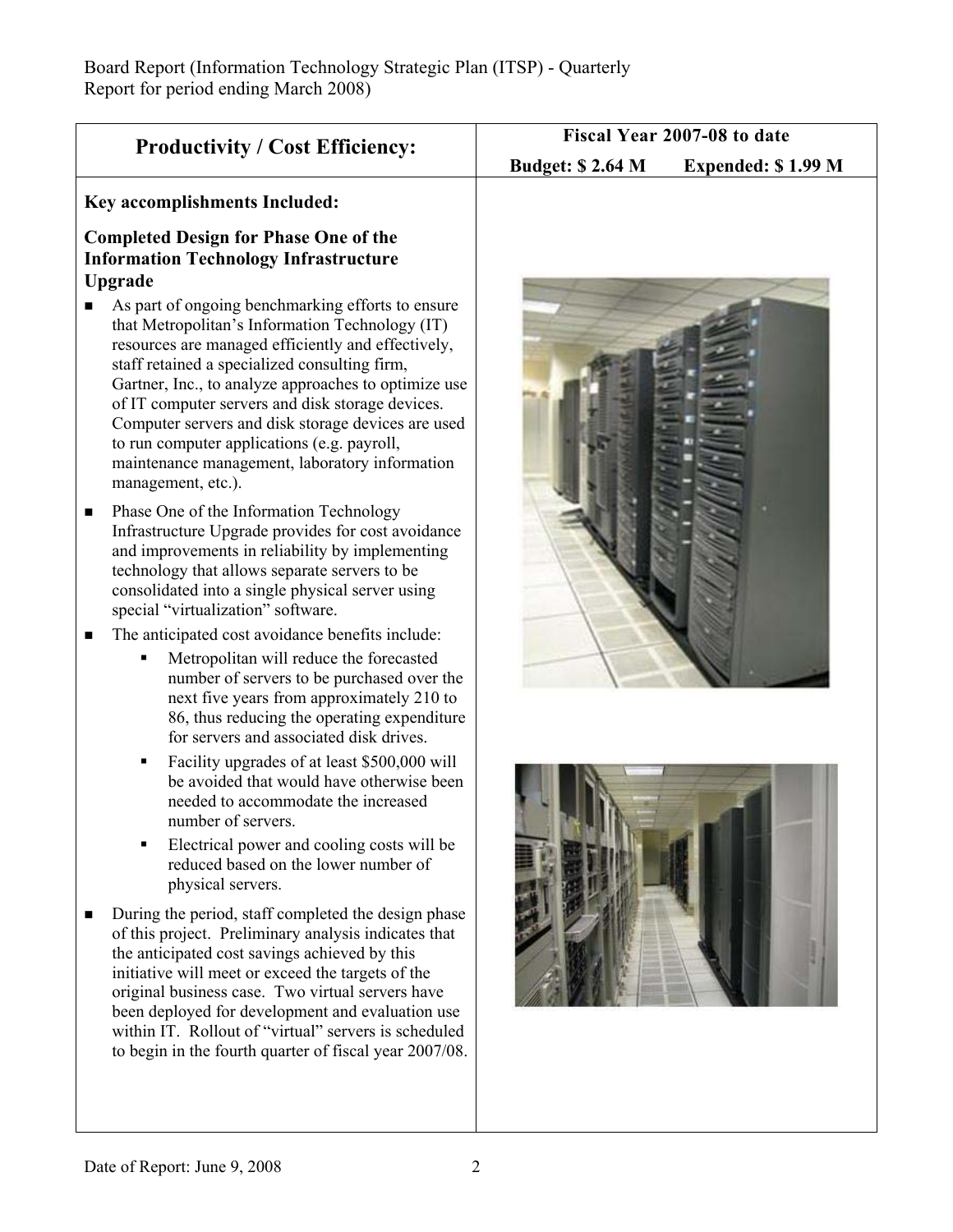# **Completed Prototypes of the new Integrated Budget Management System**

- The Integrated Budget Management System (IBMS) project is developing a single integrated system to replace five separate, existing budgeting systems. Once fully implemented, the IBMS will ensure complete and consistent budget development, analysis, and reporting.
- Staff anticipates that the payback period for IBMS will be approximately five years through increased staff productivity. After the first year, the estimated savings are \$900,000 annually.
- Recently, IT staff demonstrated a prototype of the new system and key Metropolitan users have provided input to ensure that it meets Metropolitan's requirements for O&M, capital and operating equipment budgeting.
- IBMS is scheduled for deployment in the fall of 2008, for use in the upcoming fiscal year 2009/10 budgeting process.

# **Initiated Procurement of Hardware for Materials Interface and Mobile Technology Project**

- The Materials Interface and Mobile Technology (MIMT) project will accomplish two goals: 1) Implement an interface between the Maximo Maintenance Management System and Oracle inventory module to automate the requisitioning of maintenance materials needed for completing work orders; and 2) Implement mobile devices to support collection of timekeeping and work order data, and information about field-based assets by WSO craft employees directly from the field without requiring them to drive back to their home office to enter the data. This process improvement is expected to save maintenance staff up to 15 minutes per day per employee. This translates to a savings of up to \$360,000 per year, with a payback period of approximately five years.
- During the period, staff issued a Request for Bids (RFB) to acquire mobile hardware. The MIMT project is expected to be complete by the third quarter of fiscal year 2008/09.

Expenditures in the Productivity/Cost Efficiency category were lower than projected through the third quarter of fiscal year 2007/08. A portion of this variance is expected to remain, as the Oracle Accounts Payable Imaging was deferred to focus available resources on higher priority efforts.





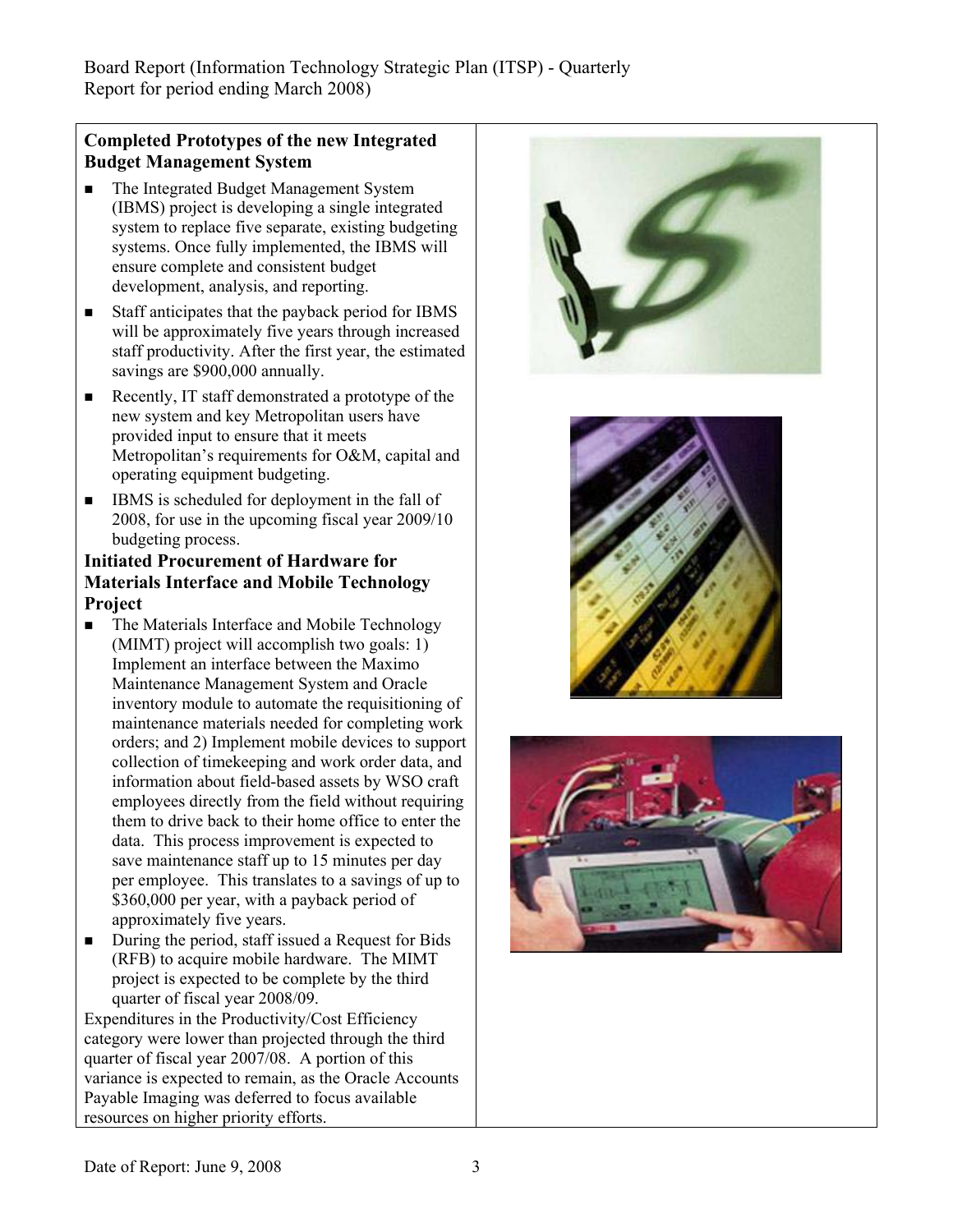|                                                                                                                                                                                                                                                                                                                                                                                                            | Fiscal Year 2007-08 to date     |                             |  |  |
|------------------------------------------------------------------------------------------------------------------------------------------------------------------------------------------------------------------------------------------------------------------------------------------------------------------------------------------------------------------------------------------------------------|---------------------------------|-----------------------------|--|--|
| <b>Enhanced Reliability:</b>                                                                                                                                                                                                                                                                                                                                                                               | <b>Budget: \$9.38 M</b>         | Expended: \$5.31 M          |  |  |
| Key accomplishments Included:                                                                                                                                                                                                                                                                                                                                                                              |                                 |                             |  |  |
| Deployed Phase II of the Energy Management<br><b>System (EMS)</b>                                                                                                                                                                                                                                                                                                                                          |                                 |                             |  |  |
| Phase II of the Energy Management System will<br>п<br>improve the recording of energy transactions for<br>the Colorado River Aqueduct (CRA) by automating<br>the billing and payment approval process,<br>improving transaction settlement processing with<br>counter parties, and providing the ability for trading<br>information to be easily reviewed by operations,<br>financial and audit personnel. |                                 | Colorado<br>Kiver<br>uedual |  |  |
| This project increases reliability as power<br>п<br>scheduling, trading, and settlement processes are<br>much more involved for the CRA energy purchase<br>transactions than they are for transactions<br>associated with Metropolitan's power generation<br>operation.                                                                                                                                    |                                 |                             |  |  |
| Key project drivers include:<br>п                                                                                                                                                                                                                                                                                                                                                                          | Automation                      | <b>District</b>             |  |  |
| New regulatory changes have made the<br>rules regarding managing and<br>administering energy more complex<br>Energy transactions now require electronic<br>tagging and faster settlement processing<br>Increasing regulatory requirements                                                                                                                                                                  | <b>Computer</b><br><b>SCADA</b> | <b>Manual Input</b>         |  |  |
| Benefits of Phase II of the Energy Management<br>п<br>System project include enhanced reliability and<br>elimination of manual records, thus allowing staff<br>to work on higher value tasks.                                                                                                                                                                                                              |                                 |                             |  |  |
| During the period, user acceptance testing was<br>successfully completed and the database was<br>moved into production. With the transition into<br>production use, staff has begun a final enhancement<br>cycle with the product vendor that will be<br>completed in the first quarter of fiscal year<br>2008/09.                                                                                         |                                 |                             |  |  |
|                                                                                                                                                                                                                                                                                                                                                                                                            |                                 |                             |  |  |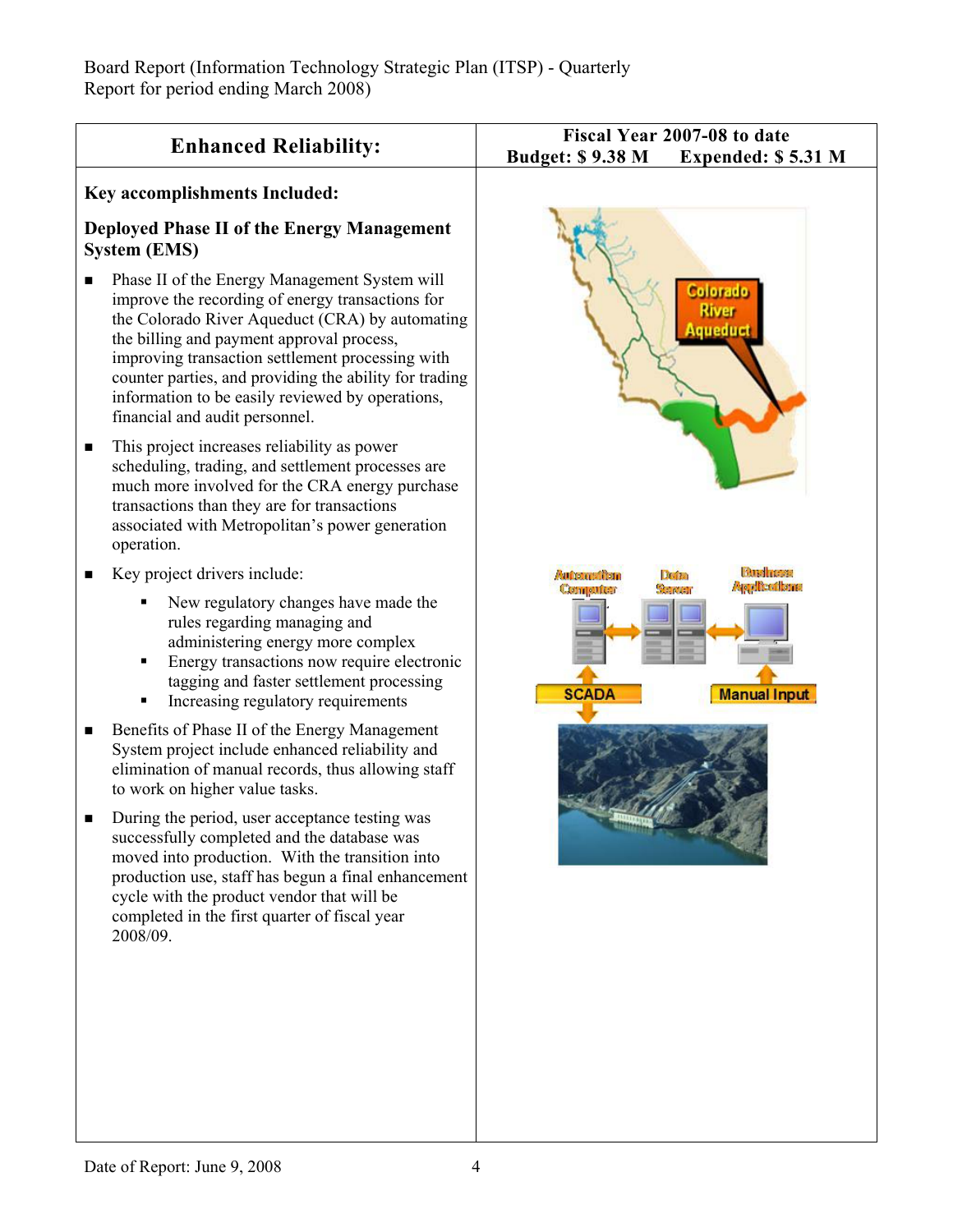# **PC Replacement Initiative**

- Metropolitan substantially completed the deployment of Windows Vista and Office 2007, upgrading PCs at Union Station Headquarters and all field locations. The PC replacement program provides enhanced reliability and augments workforce productivity. Benefits of this project include:
	- Enhanced reliability by replacing outdated desktops and laptops more than five years old.
	- Improved security with the new Vista Operating System.
	- An Enterprise agreement that entitles Metropolitan to upgrade Microsoft software products over three years as new versions are released. This is projected to save Metropolitan approximately \$900,000 over purchasing software license upgrades.
- The PC Replacement Program is 99 percent complete.
- During the period, staff resolved a majority of the remaining issues relating to software that have special requirements (e.g. custom configuration, greater memory capacity, virtual PC). IT is working with Microsoft to resolve remaining technical issues.

# **Conducted IT Disaster Recovery Joint Exercise**

- In March, as part of IT's continuing effort to regularly test and exercise IT recovery procedures, staff participated in a joint exercise comprised of IT Disaster Recovery Teams and Business Continuity Teams. The exercise simulated a natural disaster triggering the activation of the disaster recovery facility. This is an on-going effort to refine Metropolitan's ability to recover critical IT systems in the event of a disaster.
- IT's Incident Management Team also started the process of complying with FEMA's requirements to train employees to use the National Incident Management System (NIMS) by completing online classes.



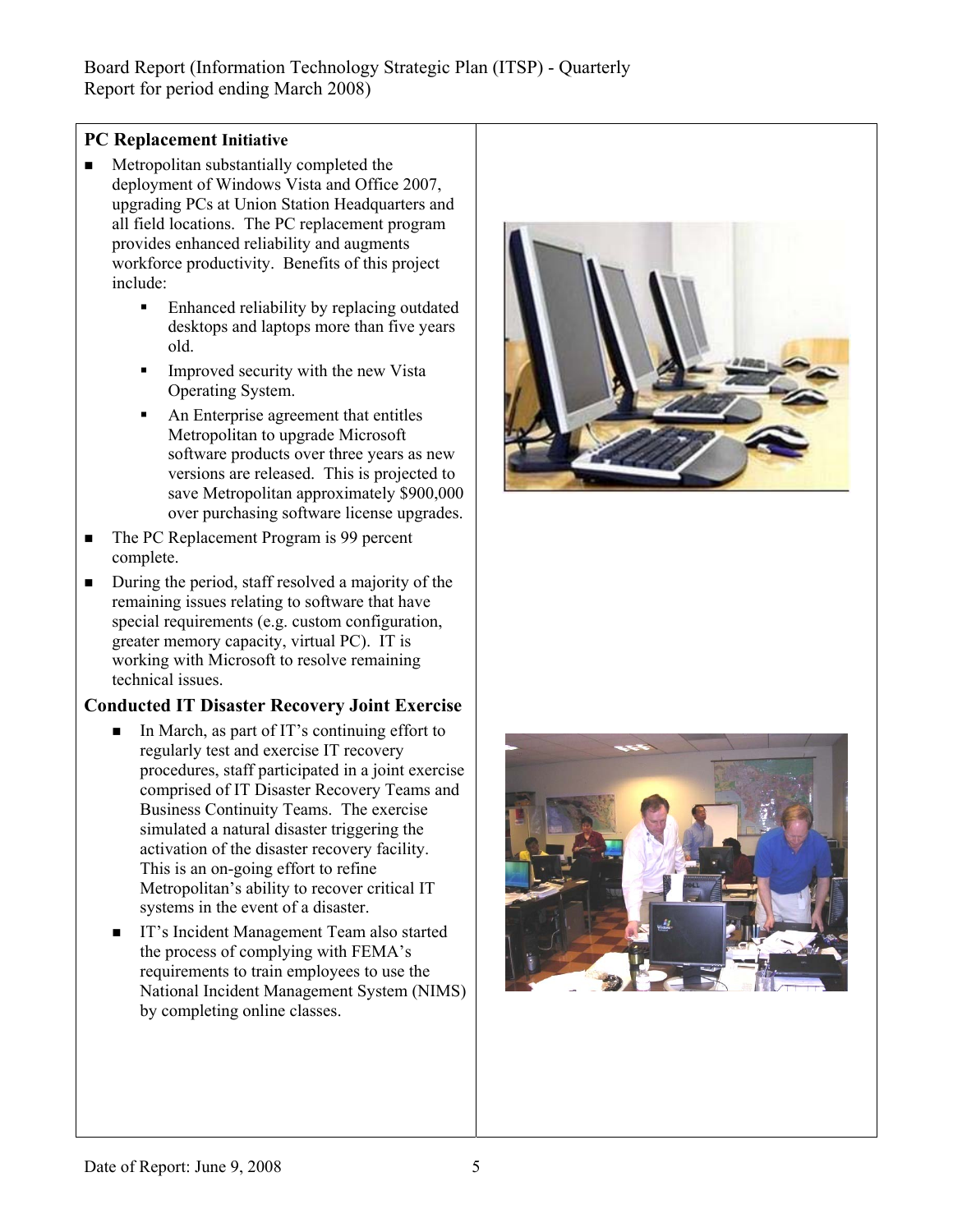In addition, there is on-going training for IT staff on their roles, emergency communication procedures, and protocol in the event of an emergency. IT has begun planning for "Golden Guardian", a statewide disaster recovery exercise scheduled for September 2008.

# **Evaluated Proposals for Union Station Technology Upgrade**

- The Union Station Headquarters Technology Upgrade project will upgrade audio, video and information technology – related equipment in the main boardroom and all committee rooms in Metropolitan's headquarters building at Union Station.
- $\blacksquare$  During the period, staff reviewed the received proposals, short-listed three vendors, and conducted initial interviews. In addition, staff briefed the Board's Ad Hoc Committee and is proceeding per the direction received from the committee.

# **Completed Installation of Digital Modems as part of the Automatic Meter Reading Project**

- $\blacksquare$  This project involves upgrading the Automatic Meter Reading (AMR) meter sites that support Metropolitan's billing and monitoring of water delivery through service connections to member agencies. The current AMR system is based on outdated technology that needs to be upgraded to continue functioning properly. There are approximately 480 water meters located throughout Metropolitan's distribution system.
- $\blacksquare$  During this period, staff replaced the analog modems with digital modems which are used to transmit meter reading data. This replacement is necessary as the older analog communication technology is being phased out by the cellular telephone service providers. The new digital modem hardware will enhance reliability to a critical aspect of Metropolitan's billing process.
- The AMR project is scheduled to be completed in the first half of fiscal year 2008/09.

Expenditures in the Enhanced Reliability category were lower than projected through the third quarter of fiscal year 2007/08. This variance in due to: the Water Planning Application and Electronic System Log projects were deferred to focus available resources on higher priority efforts; and expenditures that were less than projected for the Union Station Headquarters Technology and Automatic Meter Reading System projects.







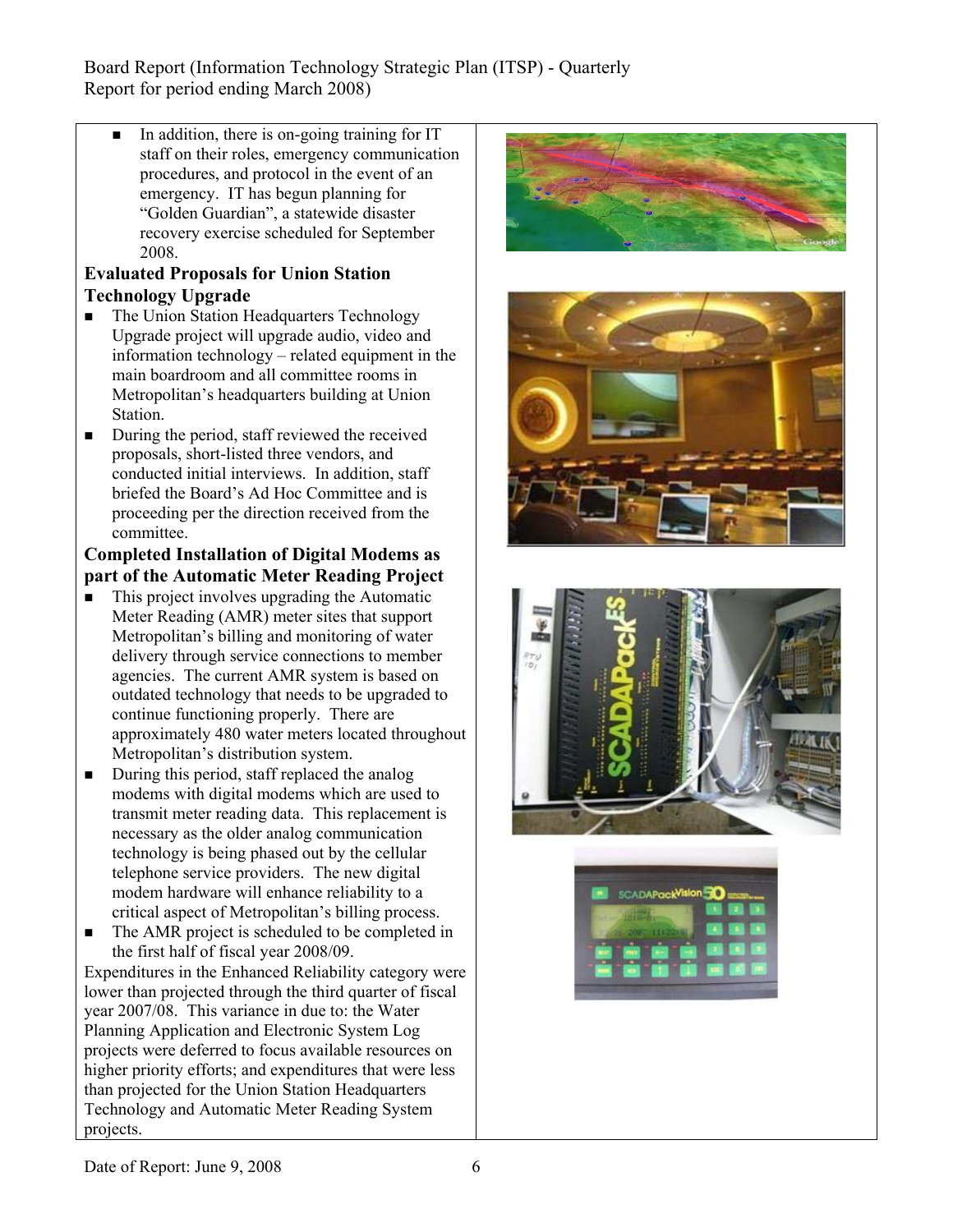| <b>Enhanced Cyber Security:</b>                                                                                                                                                                                                                                                                                                                                                                                                                                                                                                 | Fiscal Year 2007-08 to date<br><b>Budget: \$ 0.56 M</b><br>Expended: \$0.77 M |
|---------------------------------------------------------------------------------------------------------------------------------------------------------------------------------------------------------------------------------------------------------------------------------------------------------------------------------------------------------------------------------------------------------------------------------------------------------------------------------------------------------------------------------|-------------------------------------------------------------------------------|
| Key accomplishments included:                                                                                                                                                                                                                                                                                                                                                                                                                                                                                                   |                                                                               |
| <b>Continued Phase II of the Information Security</b><br><b>Remediation Initiative</b>                                                                                                                                                                                                                                                                                                                                                                                                                                          |                                                                               |
| As part of Phase II of the Information Security<br>■<br>Remediation initiative, staff continued efforts to<br>enhance and upgrade Metropolitan's IT security<br>infrastructure. Activities included proactively<br>implementing measures to secure the computing<br>environment against cyber threats associated with<br>newly evolving technologies. This included new<br>software and hardware to ensure that<br>Metropolitan's computing environment remains<br>secure.                                                      |                                                                               |
| To date, staff has completed redesigning and<br>п<br>modifying six applications that process SCADA<br>data to strengthen the security of Metropolitan's<br>SCADA network.                                                                                                                                                                                                                                                                                                                                                       | <b>Information Security</b>                                                   |
| During the period, the Security Information<br>п<br>Management (SIM) system was placed into<br>operation. The Security Information Management<br>software allows staff to proactively monitor critical<br>security events and network activity in real-time to<br>identify any suspicious activity and facilitate<br>appropriate action to safeguard Metropolitan's<br>network and computer systems. This Information<br>Security Remediation project is scheduled to be<br>completed in second quarter of fiscal year 2008/09. |                                                                               |
| Other key accomplishments during the period:                                                                                                                                                                                                                                                                                                                                                                                                                                                                                    |                                                                               |
| Staff continued to monitor the status of industry-<br>wide security issues and lead Metropolitan's efforts<br>to prevent damage to our computer systems from<br>viruses and other prevalent threats.                                                                                                                                                                                                                                                                                                                            |                                                                               |
| As part of the on-going security awareness effort,<br>п<br>staff published monthly cyber security tips on<br>Metropolitan's internal website and continued to<br>provide IT security orientation for all Metropolitan<br>new hires.                                                                                                                                                                                                                                                                                             | Passwort                                                                      |
| Expenditures in the Enhanced Cyber Security category<br>were above budgeted levels through the third quarter of<br>fiscal year 2007/08. A variance in this category is<br>expected to remain as some activities are slightly ahead<br>of schedule.                                                                                                                                                                                                                                                                              |                                                                               |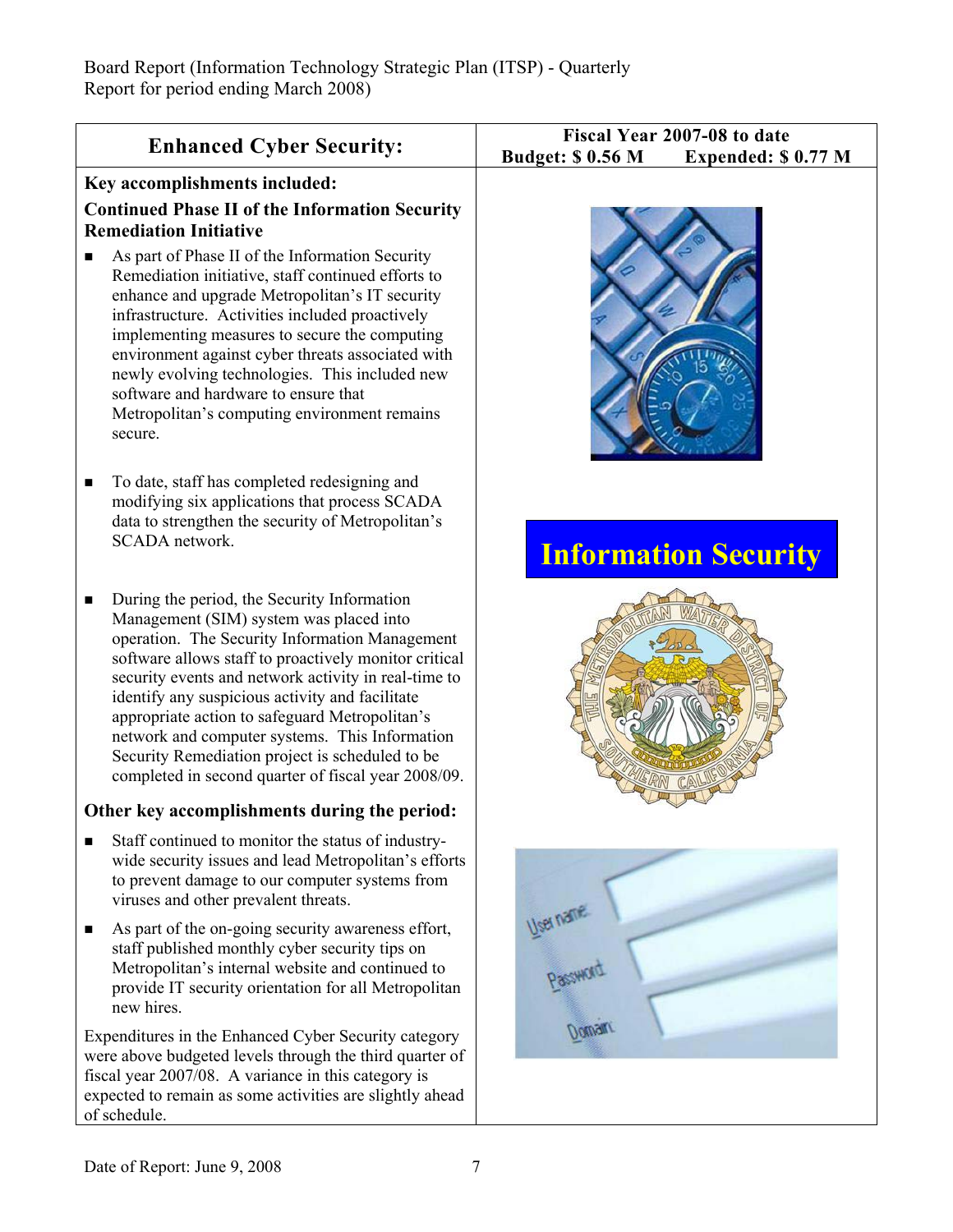| <b>Improved Water Quality:</b>                                                                                                                                                                                                                                                            | Fiscal Year 2007-08 to date<br><b>Budget: \$ 0.03 M</b><br>Expended: \$0.04 M |
|-------------------------------------------------------------------------------------------------------------------------------------------------------------------------------------------------------------------------------------------------------------------------------------------|-------------------------------------------------------------------------------|
| Key accomplishments included:                                                                                                                                                                                                                                                             |                                                                               |
| <b>Oxidation Retrofit Program</b>                                                                                                                                                                                                                                                         |                                                                               |
| The Oxidation Retrofit Program (ORP) involves<br>$\blacksquare$<br>design, programming, and installation of hardware<br>and software to control the ozone treatment process<br>at the Skinner, Weymouth and Diemer facilities.                                                            |                                                                               |
| During the period:<br>п                                                                                                                                                                                                                                                                   |                                                                               |
| Staff continued to support construction at<br>the Skinner plant, responding to technical<br>questions that arose during construction.                                                                                                                                                     |                                                                               |
| Staff prepared labor and SCADA<br>Б<br>equipment estimates for upcoming<br>construction of the Diemer ORP.                                                                                                                                                                                |                                                                               |
| Other key accomplishments during the period:                                                                                                                                                                                                                                              |                                                                               |
| IT continued to provide design; programming,<br>$\blacksquare$<br>information security and SCADA - related support<br>for a variety of water quality programs and projects<br>at Metropolitan. Some of the activities during the<br>period include:                                       |                                                                               |
| <b>Copper Basin Sodium Hypochlorite Feed:</b><br>Staff participated in factory acceptance testing.                                                                                                                                                                                        |                                                                               |
| <b>Chlorination Facility Upgrades (Jensen,</b><br>п<br>Mills): IT staff worked with Jensen plant staff<br>on the rerouting of control wiring for the<br>existing chlorine systems. Staff reviewed<br>point-to-point drawings for the chlorine facility<br>and updated the SCADA database. |                                                                               |
| <b>Inland Feeder Opal Avenue Structure: Staff</b><br>reviewed SCADA requirements, configured<br>SCADA points in the database, and developed<br>the required graphic screens.                                                                                                              |                                                                               |
| Mills Module 1 & 2 Refurbishment: Staff<br>reviewed the 90% design documents.                                                                                                                                                                                                             |                                                                               |
| <b>Lake Mathews Sodium Hypochlorite Feed:</b><br>Staff reviewed final design documents for<br>replacement of truck delivery by tank storage.<br>Sodium hypochlorite is in use at Lake Mathews<br>and at Copper Basin as an interim measure to<br>help control quagga mussels.             |                                                                               |
| Expenditures in the Improved Water Quality category<br>were slightly higher than projected through the third                                                                                                                                                                              |                                                                               |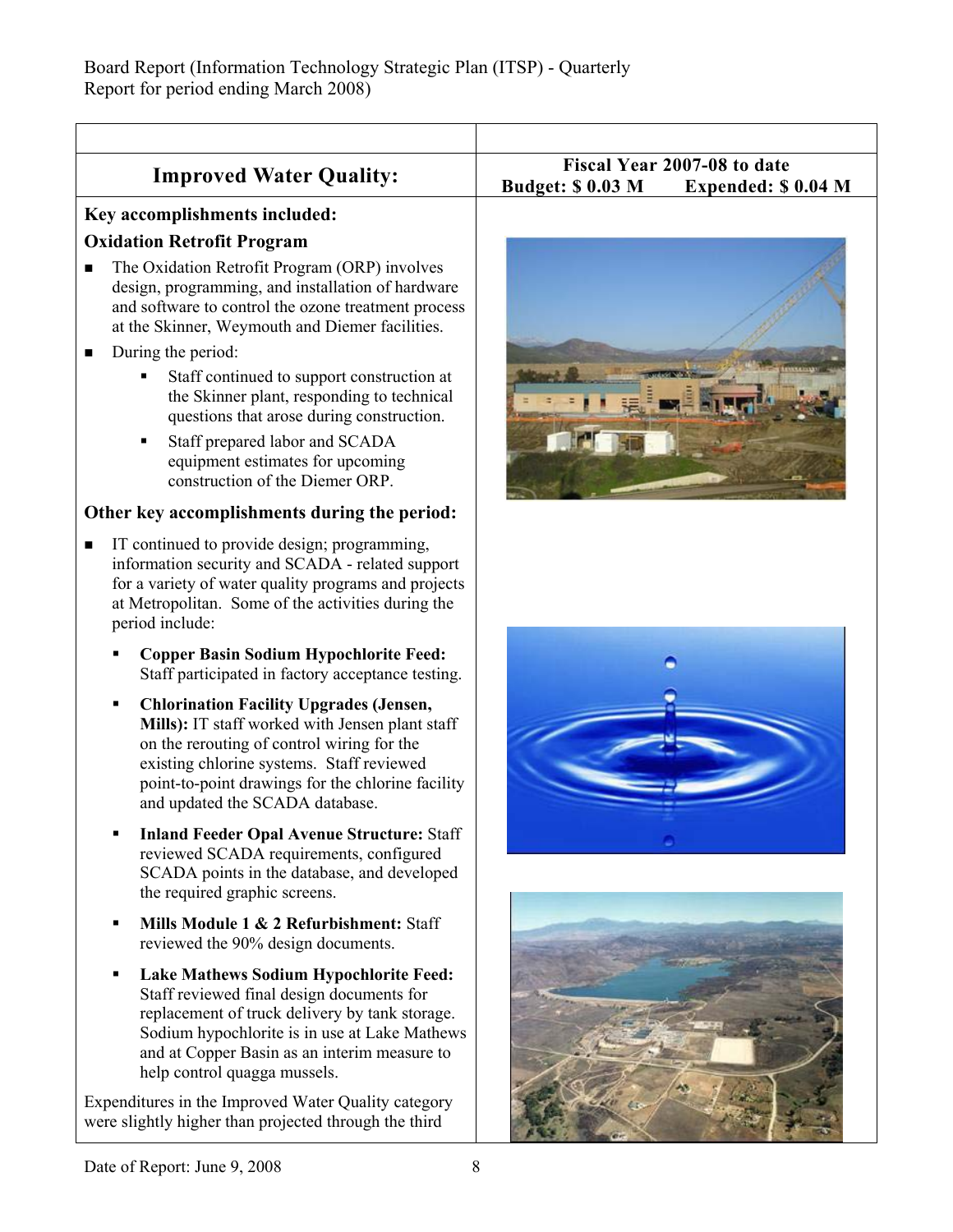quarter of fiscal year 2007/08.

# **Attachment 1**

## **Summary of Board Actions:**

The following table provides a sequential listing of ITSP Board appropriations through March 31, 2008:

| <b>Board Action</b> | <b>Appropriation</b> |                                                                |    | <b>Amount</b>       |  |
|---------------------|----------------------|----------------------------------------------------------------|----|---------------------|--|
| <b>Date</b>         | No.                  | <b>Description</b>                                             |    | <b>Appropriated</b> |  |
| September-01        | 15376                | Telecommunication Infrastructure Program                       | \$ | 1,334,000           |  |
| November-01         | 15378                | IT Security Related Improvements                               | \$ | 879,000             |  |
| September-02        | 15378                | Peoples oft Upgrade                                            | \$ | 472,000             |  |
| October-02          | 15397                | Control System Enhancement Program (CSEP)                      | \$ | 11,000,000          |  |
| February-03         | 15406                | Laboratory Information Management System (LIMS)                | \$ | 1,175,000           |  |
| May-03              | 15408                | Maintenance Management System (MMS) Upgrade                    | \$ | 605,000             |  |
| July-03             | 15411                | Oracle E-Business Suite & Grants Management                    | \$ | 4,038,230           |  |
| September-03        | 15376                | <b>Enterprise GIS Project</b>                                  | \$ | 4,377,000           |  |
| October-03          | 15411                | <b>Peoplesoft Self Service Modules</b>                         | \$ | 1,850,000           |  |
| April-04            | 15376                | IT Infrastructure Program                                      | \$ | 5,603,000           |  |
| July-04             | 15378                | <b>IT Security Program</b>                                     | \$ | 925,000             |  |
| February-06         | 15376                | IT Network Upgrade - Phase I                                   | \$ | 3,340,000           |  |
| February-06         | 15397                | Energy Management System (EMS) - Phase II                      | \$ | 963,000             |  |
| March-06            | 15397                | Programmable Logic Controller (PLC) - Phase II                 | \$ | 1,160,000           |  |
| July-06             | 15411                | Water Billing System Upgrade                                   | \$ | 3,480,000           |  |
| July-06             | 15376                | Two Way Radio - Phase I                                        | \$ | 557,000             |  |
| October-06          | 15411                | Integrated Budget Management System                            | \$ | 4,440,000           |  |
| October-06          | 15378                | <b>IT Security Remediation Initiative</b>                      | \$ | 2,160,000           |  |
| November-06         | 15376                | IT Network Upgrade - Phase II                                  | \$ | 3,950,000           |  |
| March-07            | 15411                | Human Resources Improvement - Phase II                         | \$ | 2,500,000           |  |
| March-07            | 15376                | Union Station Headquarters Technology Upgrade                  | \$ | 1,910,000           |  |
| April-07            | 15397                | Phase II of the Automatic Meter Reading Upgrade Project        | \$ | 4,410,000           |  |
| June-07             | 15411                | <b>Fleet Management System</b>                                 | \$ | 846,000             |  |
| June-07             | 15376                | Phase One of the Information Technology Infrastructure Upgrade | \$ | 1,590,000           |  |
| August-07           | 15411                | <b>Inventory Bar-Coding System</b>                             | \$ | 1,235,000           |  |
| September-07        | 15376                | IT Disaster Recovery Facility Upgrades                         | \$ | 1,010,000           |  |
| February-08         | 15376                | Telephone System Replacement                                   | \$ | 10,200,000          |  |
|                     |                      |                                                                | \$ | 76,009,230          |  |

# **Details of Board Items during this period:**

 On January 7, 2008, staff presented to the E&CP Committee an informational item on communication technology.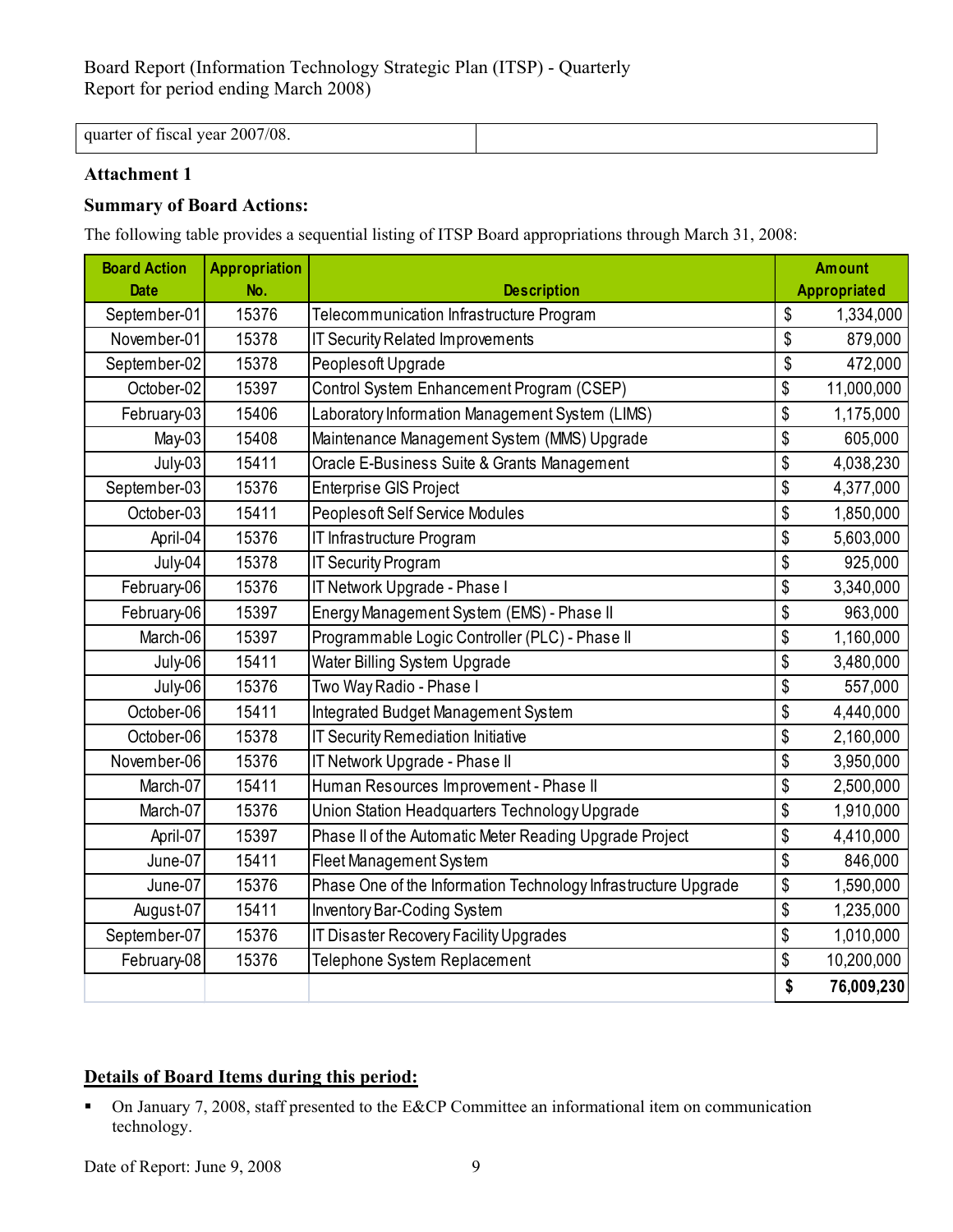- On February 12, 2008, the Board appropriated \$10.2 million; and authorized replacement of Metropolitan's telephone system (Approp. 15376).
- On March 10, 2008, staff provided quarterly updates on the Information Technology Strategic Plan (ITSP), and information technology (IT) activities in general, for the period ending December 2007.

### **Attachment 2**

## **Summary of Board Actions:**

The following table provides a summary of ITSP Board appropriations and expenditures through March 31, 2008:

|                             |                                                         |                                            |            |                    | <b>Expenditures</b><br>(Through |
|-----------------------------|---------------------------------------------------------|--------------------------------------------|------------|--------------------|---------------------------------|
| <b>Appropriation</b><br>No. | <b>Program Description</b>                              | <b>Total Amount</b><br><b>Appropriated</b> |            | March 31,<br>2008) |                                 |
| 15397                       | Control System Enhancement Program (CSEP)               | \$                                         | 17,533,000 | \$                 | 9,193,852                       |
| 15406                       | Laboratory Information Management System (LIMS) Program | \$                                         | 1,175,000  | S                  | 1,013,956                       |
| 15408                       | Maintenance Management System (MMS) Upgrade Program     | \$                                         | 605,000    | S                  | 493,798                         |
| 15411                       | Business, Finance & Human Resource (BF&HR) Program      | \$                                         | 18,389,230 | \$                 | 10,798,520                      |
| 15376                       | Information Technology Infrastructure Program           | \$                                         | 33,871,000 | \$                 | 16,333,796                      |
| 15378                       | Information Technology Security Program                 | \$                                         | 4,436,000  | \$                 | 2,926,161                       |
|                             |                                                         | \$                                         | 76,009,230 | S                  | 40,760,081                      |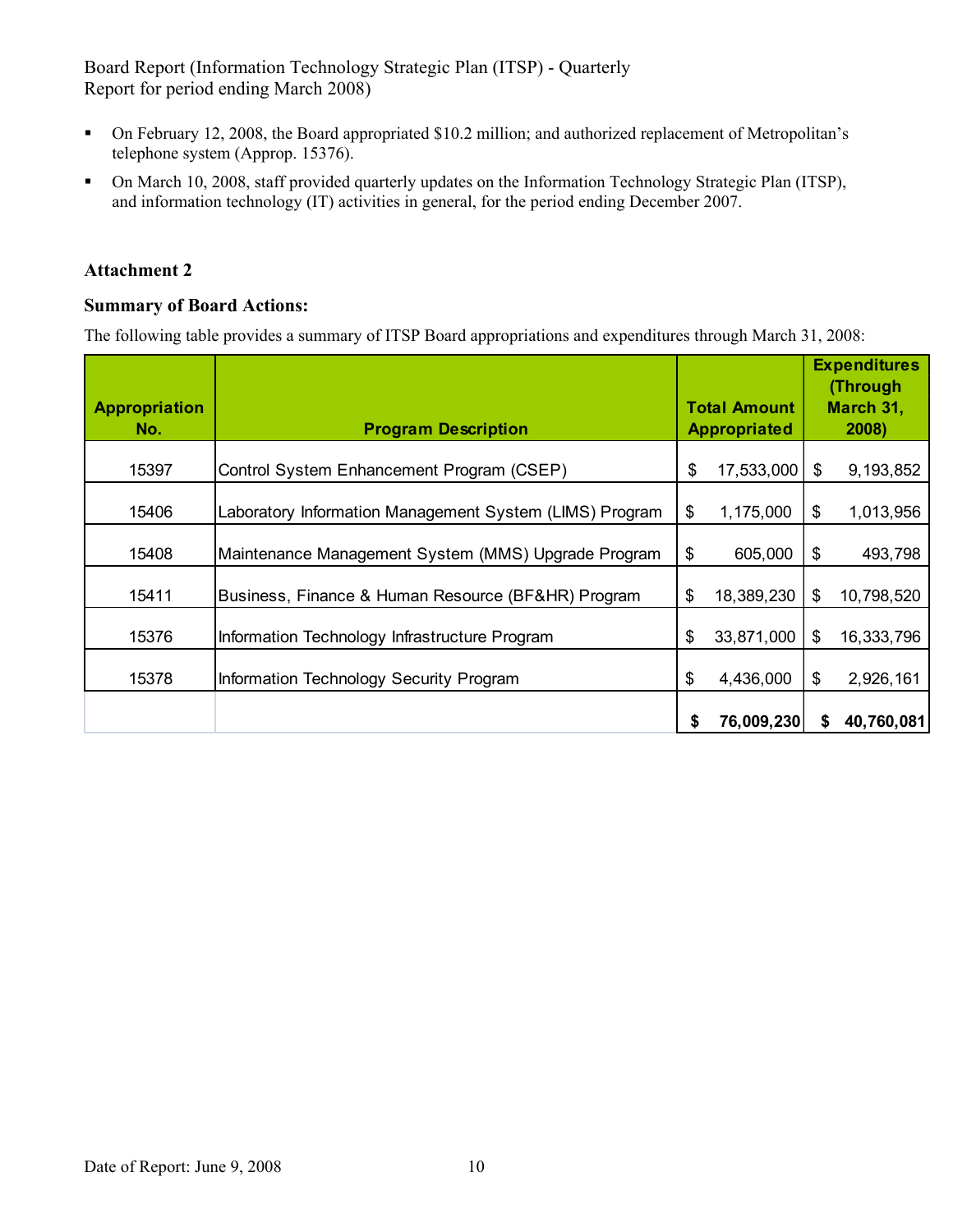**Attachment 3** 

**Summary list of IT capital projects:**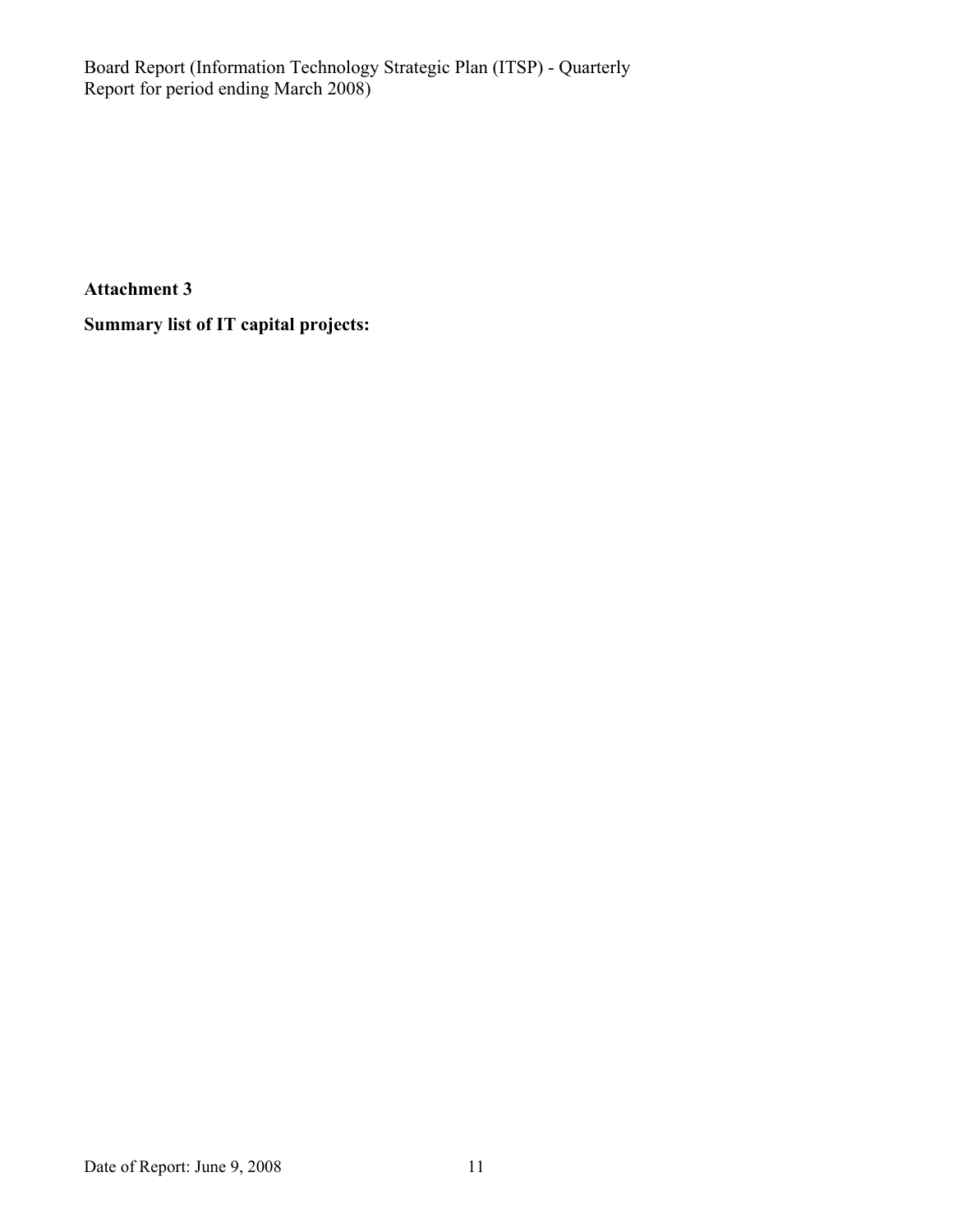| <b>Enhanced Reliability</b>                                             |                |  |  |  |
|-------------------------------------------------------------------------|----------------|--|--|--|
| Control System Data Storage and Reporting                               | Completed      |  |  |  |
| Email System Upgrade                                                    | Completed      |  |  |  |
| Energy Management System (Phase I)                                      | Completed      |  |  |  |
| IT Business Systems / Data Recovery                                     | Completed      |  |  |  |
| Maintenance Management System Softw are Version Upgrade                 | Completed      |  |  |  |
| Peoplesoft Softw are Version Upgrade (from 7.5 to 8.3)                  | Completed      |  |  |  |
| Peoplesoft Softw are Version Upgrade (v8.9) as part of HMRS Phase II    | Completed      |  |  |  |
| Programmable Logic Controller Standardization (Phase 1)                 | Completed      |  |  |  |
| Telecommunication Infrastructure Upgrade Program                        | Completed      |  |  |  |
| Phonemail Replacement                                                   | Completed      |  |  |  |
| Field Emergency Generator Upgrade                                       | In Progress    |  |  |  |
| Control System Enhancement Program Implementation                       | In Progress    |  |  |  |
| Automatic Meter Reading / Remote Terminal Unit Upgrade                  | In Progress    |  |  |  |
| Control Systems Communications Upgrade                                  | In Progress    |  |  |  |
| Employee Relations Module and Learning Management Module Implementation | In Progress    |  |  |  |
| Energy Management System (Phase II)                                     | In Progress    |  |  |  |
| Inventory Bar-Coding System                                             | In Progress    |  |  |  |
| IT Disaster Recovery Facility Upgrades                                  | In Progress    |  |  |  |
| IT Netw ork Upgrade (Phase I)                                           | In Progress    |  |  |  |
| IT Netw ork Upgrade (Phase II)                                          | In Progress    |  |  |  |
| Programmable Logic Controller - Lifecycle Replacement (Phase II)        | In Progress    |  |  |  |
| SMART Operations - formerly Real Time Operating System (RTOS)           | In Progress    |  |  |  |
| Telephone System Replacement                                            | In Progress    |  |  |  |
| Two Way Radio Upgrade (Phase I)                                         | In Progress    |  |  |  |
| Union Station Headquarters Technology Upgrade                           | In Progress    |  |  |  |
| Water Billing System Upgrade                                            | In Progress    |  |  |  |
| Colorado River Aqueduct (CRA) Control Integration                       | On Hold $(*1)$ |  |  |  |
| <b>Enhanced Distribution System Control</b>                             | On Hold $(*1)$ |  |  |  |
| <b>Improved Water Quality</b>                                           |                |  |  |  |
| Laboratory Information Management System Upgrade                        | Completed      |  |  |  |
| Oxidation Demonstration Plant (ODP) Control System Replacement          | Completed      |  |  |  |
| Plant Influent Flow Metering Upgrade                                    | In Progress    |  |  |  |
| <b>Enhanced Cyber Security</b>                                          |                |  |  |  |
| Information Security Administration Software                            | Completed      |  |  |  |
| Information Security Assessment/Remediation (Phase I)                   | Completed      |  |  |  |
| IT Security Monitoring Improvement                                      | Completed      |  |  |  |
| <b>SCADA Operator Authentication</b>                                    | Completed      |  |  |  |
| <b>SCADA Security Improvements</b>                                      | Completed      |  |  |  |
| Information Security Assessment/Remediation (Phase II)                  | In Progress    |  |  |  |
| <b>Productivity / Cost Efficiency</b>                                   |                |  |  |  |
| E-Business Suite                                                        | Completed      |  |  |  |
| Enterprise Geographic Information System (Phase I)                      | Completed      |  |  |  |
| Human Resources (Peoplesoft) Improvement Plan (Phase I)                 | Completed      |  |  |  |
| Project Accounting and Grants Management                                | Completed      |  |  |  |
| Fleet Management System                                                 | In Progress    |  |  |  |
| Fuel Management System                                                  | In Progress    |  |  |  |
| Integrated Budgeting Management System                                  | In Progress    |  |  |  |
| IT Infrastructure Upgrade (Phase I)                                     | In Progress    |  |  |  |
| <b>IT Testing Tools</b>                                                 | In Progress    |  |  |  |
| Mobile Technology and Materials Interface                               | In Progress    |  |  |  |
|                                                                         |                |  |  |  |